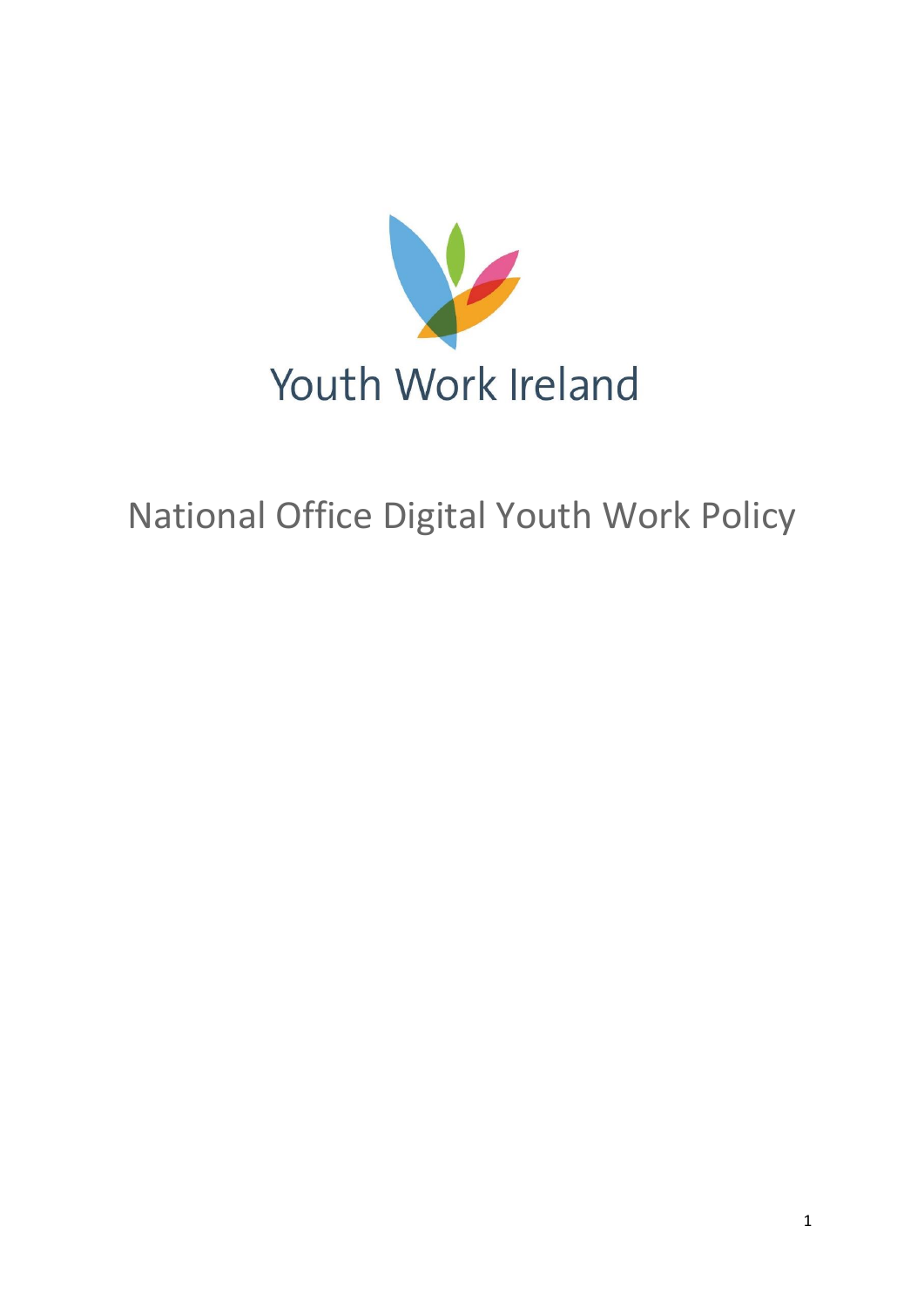**Policy Statement**: Digital youth work is underpinned by the same ethics, values, and principles as youth work in physical settings.

## **1. Context for Policy**

COVID-19 has resulted in a digital transformation of youth work practices, with much of our regular engagements moving online and utilising new and established online platforms to engage with our membership, stakeholders, and young people. In making this transformation it is important to note that digital youth work should take the same approach to youth work in a physical setting, albeit with additional safeguards. It is about taking what you do offline and moving it into an online context. This might mean doing things differently but fundamentally, it is still youth work, and the same values and principles apply.

## **2. Digital Youth Work**

Digital youth work means proactively using digital media and technology in our youth work activities and work. The breadth and variety of online platforms and apps increases daily, and it can be challenging for practitioners to keep up. This policy does not go into the minute details of different social media platforms and Apps*. The Internet has many resources and tools to support learning on use of different platforms*. Rather, this policy sets out what we in National Office need to be mindful of, what we need to consider when engaging online and what the main risks, opportunities and implications are for moving our practice online.

Fundamentally we need to remember that digital youth work has the same goals as youth work in general and using digital media and technology in youth work should always support these goals.

## **3. Scope of Policy**

This document does not change or add to good practice; rather it clarifies how the practices and procedures that currently exist translate into digital engagement.

**When staff work online, they must ensure that this is in line with existing best practice guidelines, child protection /safeguarding procedures and other relevant National Office policies. This policy applies to National Office staff, board members, sub-group members, volunteers, and Interns.**

**Digital engagement within Youth Work Ireland National Office comprises of the following areas:**

- Delivery of national programmes, activities, and events to young people.
- Online consultations with young people and youth panels.
- Engagement of adults through online training, consultations, and reviews.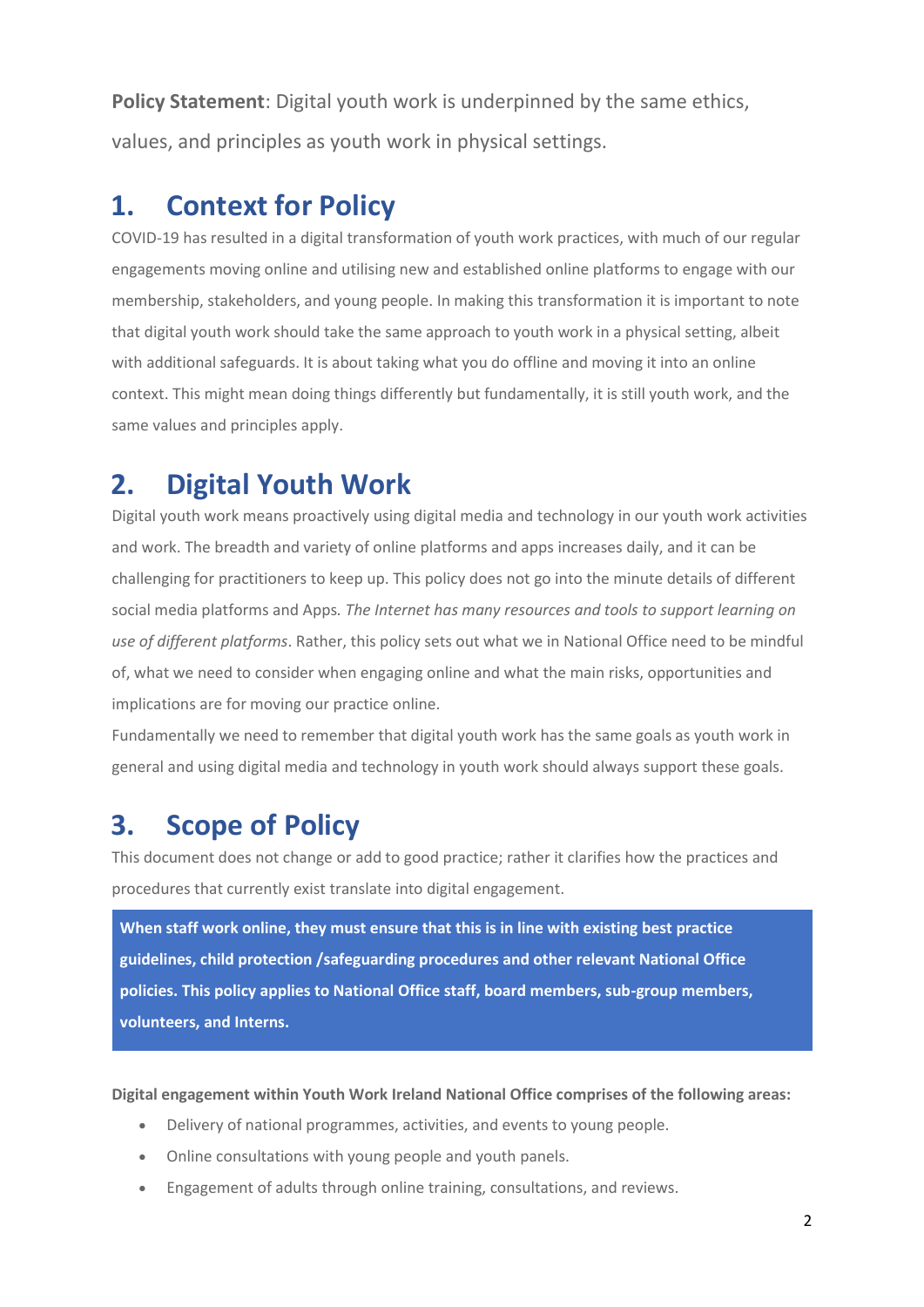- Engagement with youth practitioners and volunteers through online peer support and learning networks.
- Engagement with staff, board, MYS and working groups to further the operational objectives of the organisation.
- Promotion and communication of our work to include providing and receiving information from a broad audience of stakeholders.

## **4. Practice – Digital Practices**

**As part of digital work this policy gives guidelines around practices, we advise you follow when using digital platforms for any digital youth work.**

## **Overview of various Digital platforms**

Firstly, we will give an overview of some of the platforms that Digital youth work can take place. *Please note this list is not definite and the practise provided is applicable to any digital platform you select. The below is merely a sample of some platforms that can be used*.

| <b>ICON</b>   | <b>PLATFORM</b> | <b>INFORMATION</b>                                                                                                                                                                                                                                                                                                                                                                                                                         |
|---------------|-----------------|--------------------------------------------------------------------------------------------------------------------------------------------------------------------------------------------------------------------------------------------------------------------------------------------------------------------------------------------------------------------------------------------------------------------------------------------|
|               | <b>Facebook</b> | Facebook is a social media platform which allows users, who sign-up<br>for free profiles, to connect with friends, work colleagues or people<br>they don't know, online. It allows users to share pictures, music, videos,<br>and articles, as well as their own thoughts and opinions with however<br>many people they like. It also allows you set up public and private<br>groups to communicate with groups of people and group chats. |
|               | Instagram       | Instagram is a photo sharing app which allows users to assign filters to<br>photos and videos and share them with followers.                                                                                                                                                                                                                                                                                                               |
| <b>TikTok</b> | <b>TikTok</b>   | TikTok is a video-sharing social networking platform where users can<br>make a variety of short-form videos, from genres like dance, comedy,<br>and education, that have a duration from fifteen seconds to one<br>minute.                                                                                                                                                                                                                 |
|               | Snapchat        | Snapchat is a popular messaging app that lets users exchange pictures<br>and videos (called snaps) that are meant to disappear after they're<br>viewed. It's advertised as a "new type of camera" because the essential<br>function is to take a picture or video, add filters, lenses or other effects<br>and share them with friends.                                                                                                    |
|               | <b>What App</b> | WhatsApp is a messaging app that lets users' text, chat, and share<br>media, including voice messages and video, with individuals or groups.                                                                                                                                                                                                                                                                                               |
|               | Zoom            | Zoom is a cloud-based video conferencing tool that lets you host virtual<br>one-on-one or team meetings easily. With powerful audio, video and<br>collaboration features, this remote communication tool connects<br>remote team members with each other. Zoom's key features include<br>HD video chat and conferencing.                                                                                                                   |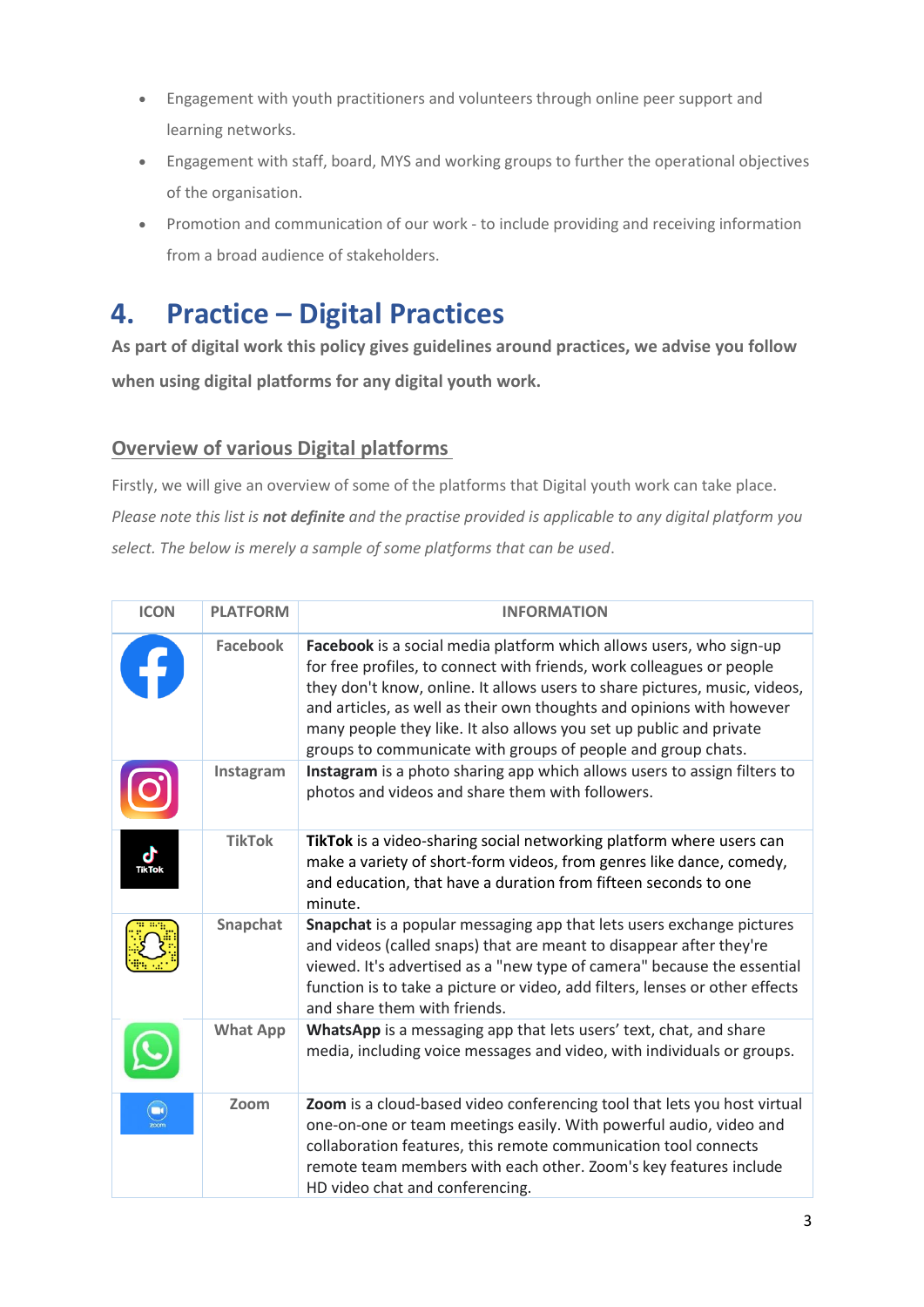## **5. Digital Platform Practices, Procedures: Tips & Guidance for Implementation**

**Below is an overview of considerations, practices and procedures you should take into account when engaging in Digital Youth work.**

- Digital platforms should operate under the same way a physical space does with all supports and activities clearly identified and put in place in advance so those attending, and participating are supported and feel safe to contribute. *Remember; Digital youth work should be underpinned by the same ethics, values, and principles as youth work.*
- When selecting the digital platform, you plan on using, make sure it fits the purpose of the task and has the requirements you need in terms of safeguarding, privacy or security. Please make sure you have a full understanding of the selected platform and how it works. We would advise checking YouTube or the wider internet for tutorials on the selected platform if you are unsure of it or consult a colleague or select a platform you are familiar with if you have not given enough time to familiarise yourself with the platform you initially selected.
- It's important to be clear on how you communicate on the digital platform you are using, and you present yourself, the project or organisation in an appropriate manner in published posts or online activity.
- Please be aware that anything that you do online could potentially be seen by anyone. There is no such thing as a truly secure form of communication and deleting images or content does not mean that they are gone - any digital media can be accessed by others. Staff should also be aware that some communication may be subject to Freedom of Information requests.
- Be conscious that the Internet is not a closed system so think before you post.
- Your engagement with young people on social media must be relevant to the work you are engaging with them on. Workers must be aware of and maintain professional boundaries at all times.
- It is worth considering whether you need a facilitator from the host organisation/youth leader to attend with the young person or group for events or activities or if you need to seek parental consent in advance.
- Please make sure that the account you are logging on with or using on the selected platform does not contain any personal information or data which is not appropriate to work related activity.
- In advance of events and activities clearly communicate to participants the purpose, requirements (if any) and the expectation from them in attending. Make sure to circulate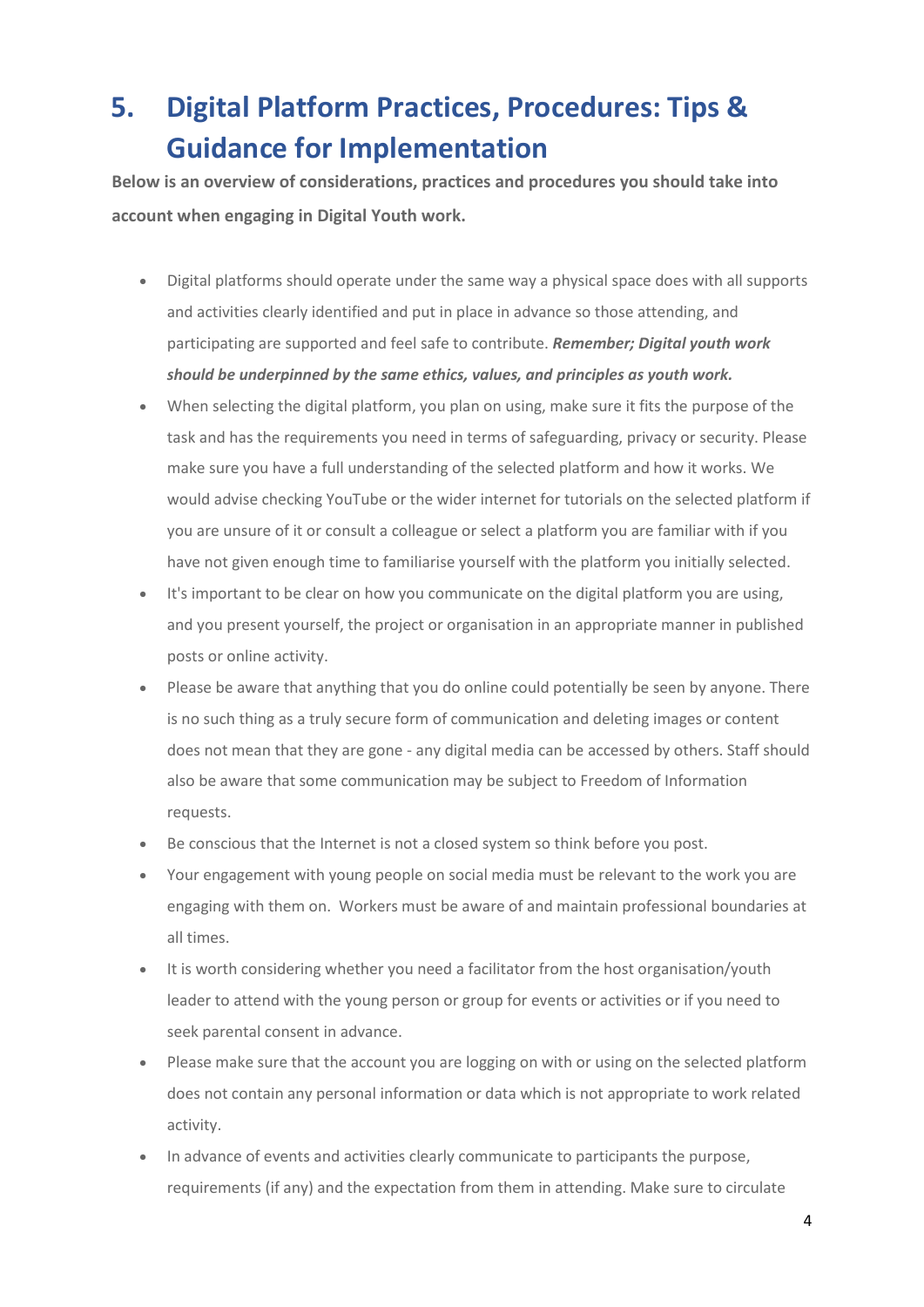the agenda/timetable/additional materials if required in advance so there is a clear sense of what is planned to happen and what is expected by attendees.

- If using a platform that participants will need links to access the platform, please make sure they are password protected where required and that they are not shared publicly. Ensure that this is clearly communicated to all attendees and that participants have a clear understanding of how to access the platform. It is important to manage the chat function during the activity/event if this is applicable to the event/activity and to disable private chat if not appropriate to the event/activity.
- Make sure to create a welcoming atmosphere and clearly communicate any house rules at the start of the activity or event so it's a safe space for those participating. Depending on the platform you are using it might be appropriate to check in on those attending and to ask attendees to keep their cameras on in situations where active participation is required.
- If collecting data from participants have a clear understanding and logic as to why this is being collected and clearly communicate this with participants.
- If recording or taking photos of an event/activity, please make sure that there is consent from all participants where applicable. Some events/activities might be recorded or have photos taken but this must be clearly communicated **in advance to all participants.**
- In the event of a child protection issue arising, staff should report the incident to the DLP. Paul Gralton immediately.
- **National Office staff, board members, sub-group members, volunteers and Interns** must refer and be up to date with [Youth Work Ireland's Child Protection Policies, Guidelines &](https://drive.google.com/file/d/1fDEPh72HWx_-4Dna1zfq_ei-0Z_zUY9F/view?usp=sharing)  [Statement.](https://drive.google.com/file/d/1fDEPh72HWx_-4Dna1zfq_ei-0Z_zUY9F/view?usp=sharing)
- **National Office staff, board members, sub-group members, volunteers and Interns** must refer and be up to date with [Youth Work Ireland's GDPR Policy](https://drive.google.com/file/d/1IHkJLH3Q-04fG-aDug0V9bNZPUCi6oil/view?usp=sharing)
- **Consent must in place for online activities if participants are under 18.**
- **This can be done as part of the overall programme consent, or for one off events this can be done via consent forms or e-forms with clear consent given by a parent or guardian**
- **There are many online platforms for generating digital consent forms, including Google Forms or Jotform.**

**See Appendix 1 for a sample of an online consent form**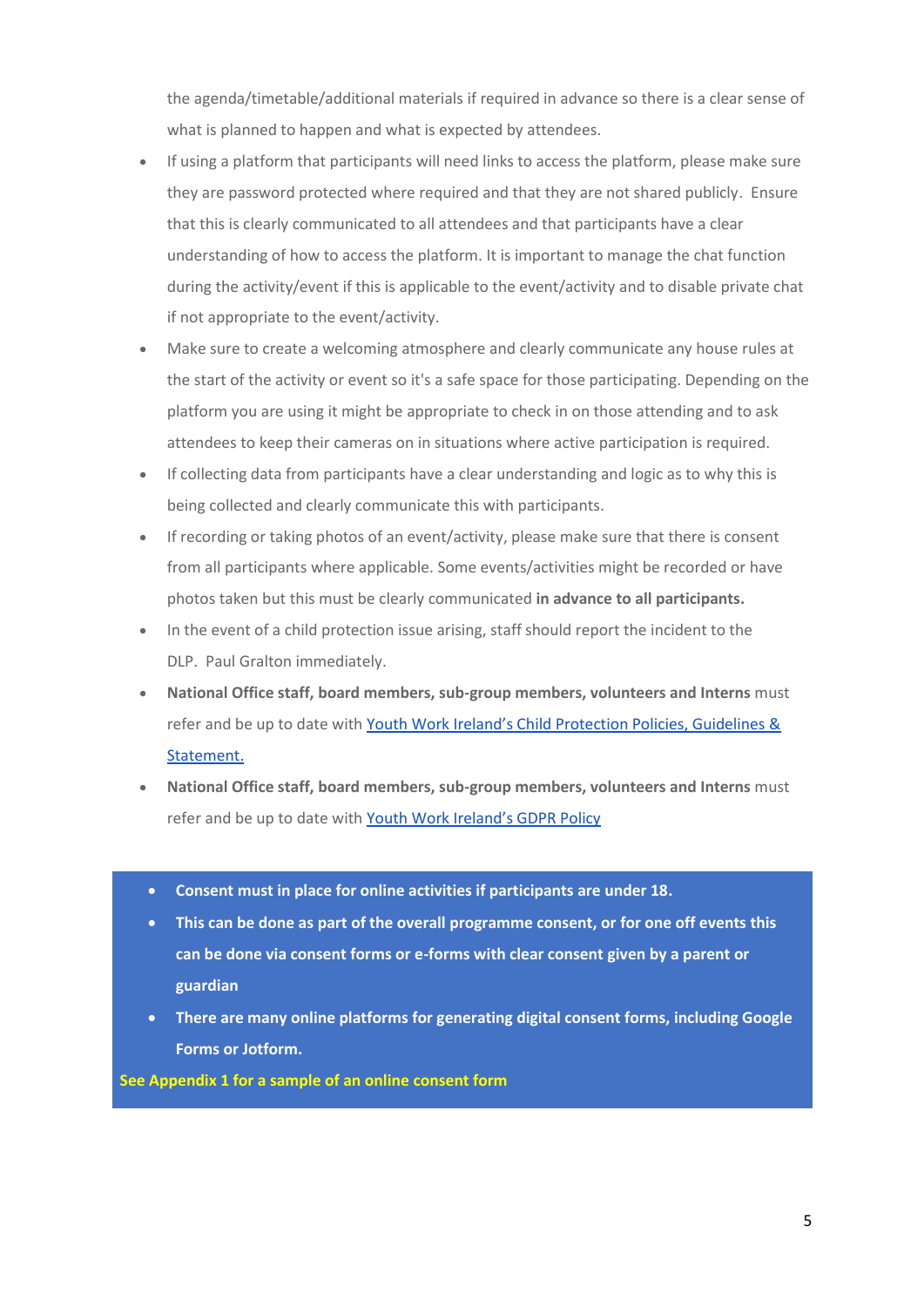## **6. Risks, Opportunities, and Implications**

Upon reviewing the option of online engagement, we have found that the opportunities justify the risks and the risks identified can be managed and effective control measures put in place. It is important to risk assess each activity or intervention to be prepared and address any specific measures required.

### **Risks**

### **A number of risks come with the use of online engagement which are summarised below:**

- Either the young people or the youth workers' device fails, battery runs out, or loses digital connection.
- It is a risk that unknown or unattached young people, or adults, gain access to the digital platform.
- Young people share inappropriate content during the digital meet on the display or chat feature.
- Participants or others are disruptive and sabotage the digital meet.
- Young people are under the influence of drugs or alcohol while in the online meet.
- Explicit consent to participate from a parent/guardian is withdrawn or impossible to acquire.

#### *These risks can be reduced and controlled by the points outlined above under housekeeping.*

- **The list above is not exhaustive of all potential risks. It is recommend that you have a clear outline and fill in a risk assessment to understand actions that should be taken.**
- **It is up to the youth worker to determine the actions they need to take to address risks relevant to their activity or programme.**
- **If you are doing a programme or activity with recurring sessions of a similar natural the same risk assessment can be used.**

**See Appendix 2 for A Digital Youth Work and Safeguarding Risk Assessment Form.**

### **Opportunities**

Despite the risks outlined, online engagement offers us opportunities to reach older young people and isolated young people who perhaps would not feel comfortable joining in a session in a youth club or other face-to-face venue. Online engagement also provided us with opportunities to connect with rural young people, who may not have access to transport to engage in face-to-face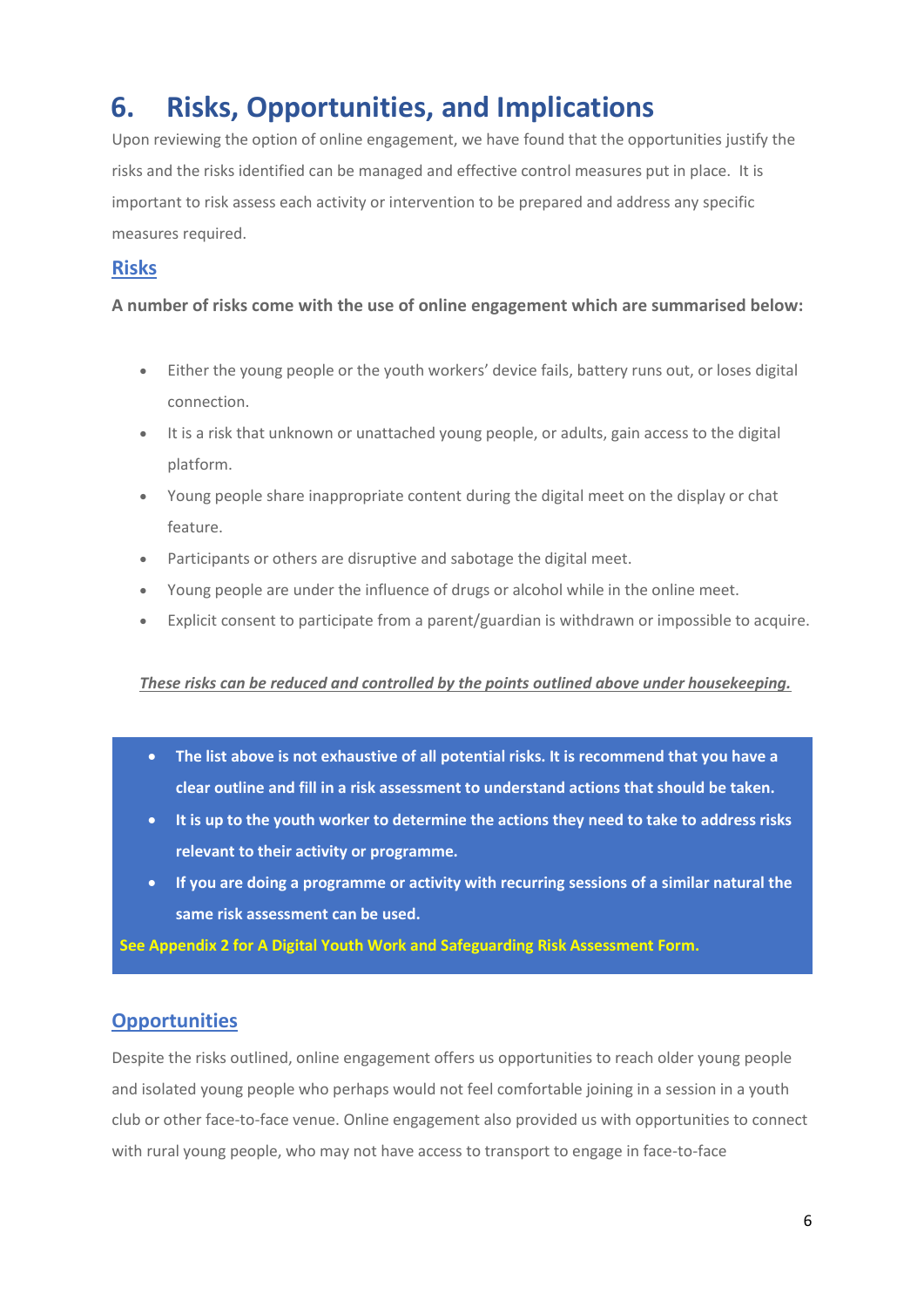activities. Further to this, online engagement offers us the opportunity to support young people at a time when social isolation has increased for all.

### **Implications**

#### **Accessibility & Privacy**

It cannot be assumed that all young people have access to a personal device to engage in online groups but to make the activity as accessible as possible we must use an online platform that is mobile optimal. Further to the issue of accessibility, internet connectivity and reliability may be an issue to be aware of for the young people we are engaging with, particularly those living in rural locations. Lack of digital skill on the part of the young person or the worker may also be a factor. We must consider appropriate days and times for the online engagement to take place. If engaging through schools themselves then this can be done in school time but otherwise we must be aware of allowing time between school and the online group work for young people to transition between the two.

Additionally, as many parents may be working from home, and there may be other siblings in the house, etc. young people may not necessarily have privacy to comfortably engage in group discussions online.

#### **Online Fatigue**

A lot of young people's interaction is currently reliant on online platforms. Due to COVID-19 restrictions it is necessary for them to engage in their schoolwork via online learning platforms, Zoom, and/or Microsoft Teams. Additionally, their social engagement is primarily occurring through online platforms due to these restrictions also. The excessive amounts of time required to engage online can be draining and can lead to Online fatigue and thereby have a possible negative impact on young people's interest in/willingness to/ability to engage online for youth programmes. It is good to consider the timing of your online activities and the recommendation around best practice is that sessions ideally should take no longer than 60 minutes (without a break). Although some activities will vary depending on the content and engagement of young people.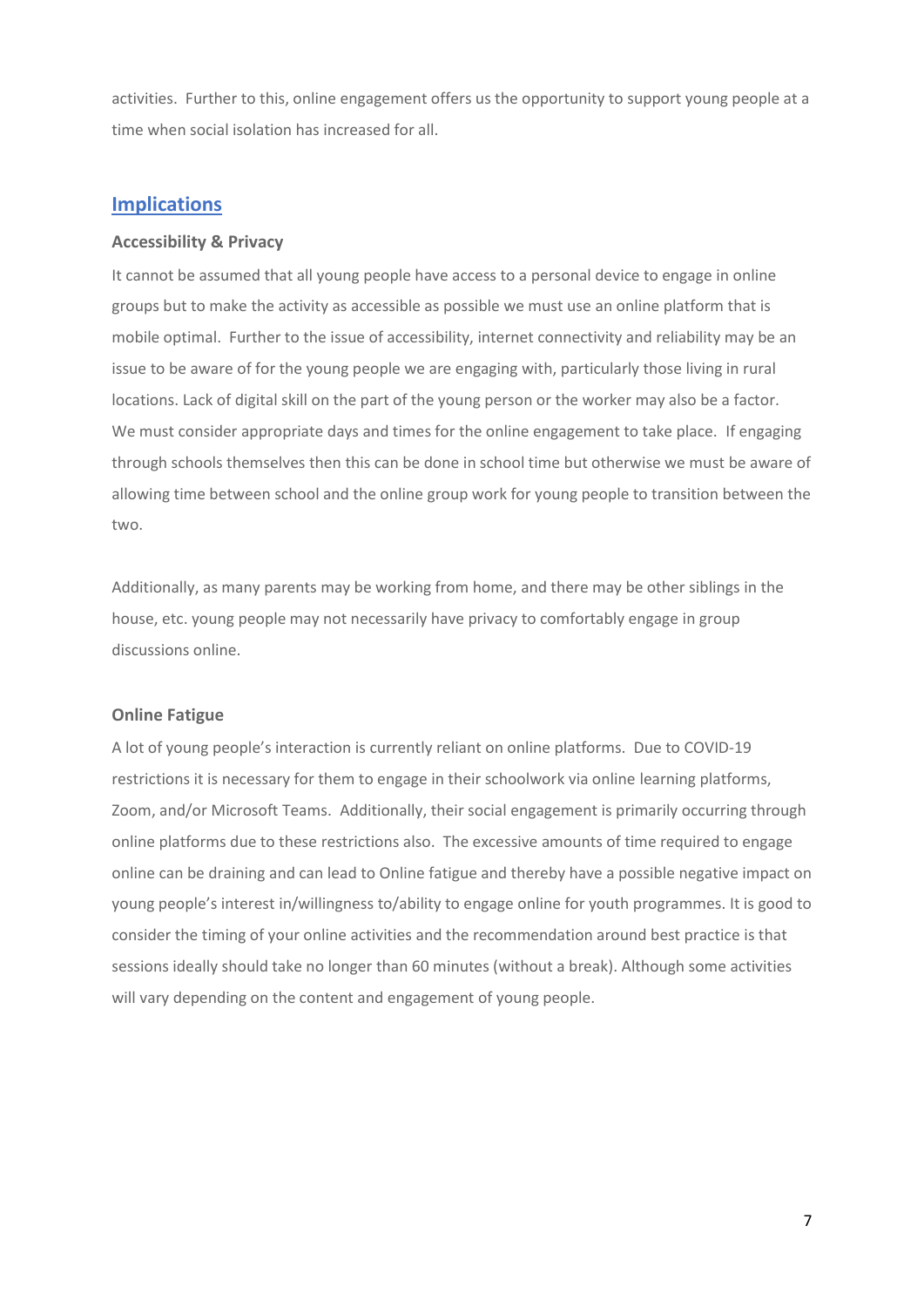This policy will be reviewed every 3 years, however there may be a need to revisit this should new online platforms or technology need to be incorporated into it.

Young people from Youth Work Ireland's National Youth Action Group, and staff from National Office were consulted in the development of this policy.

This policy was approved by the National Board of Youth Work Ireland on *Friday 3rd September 2021*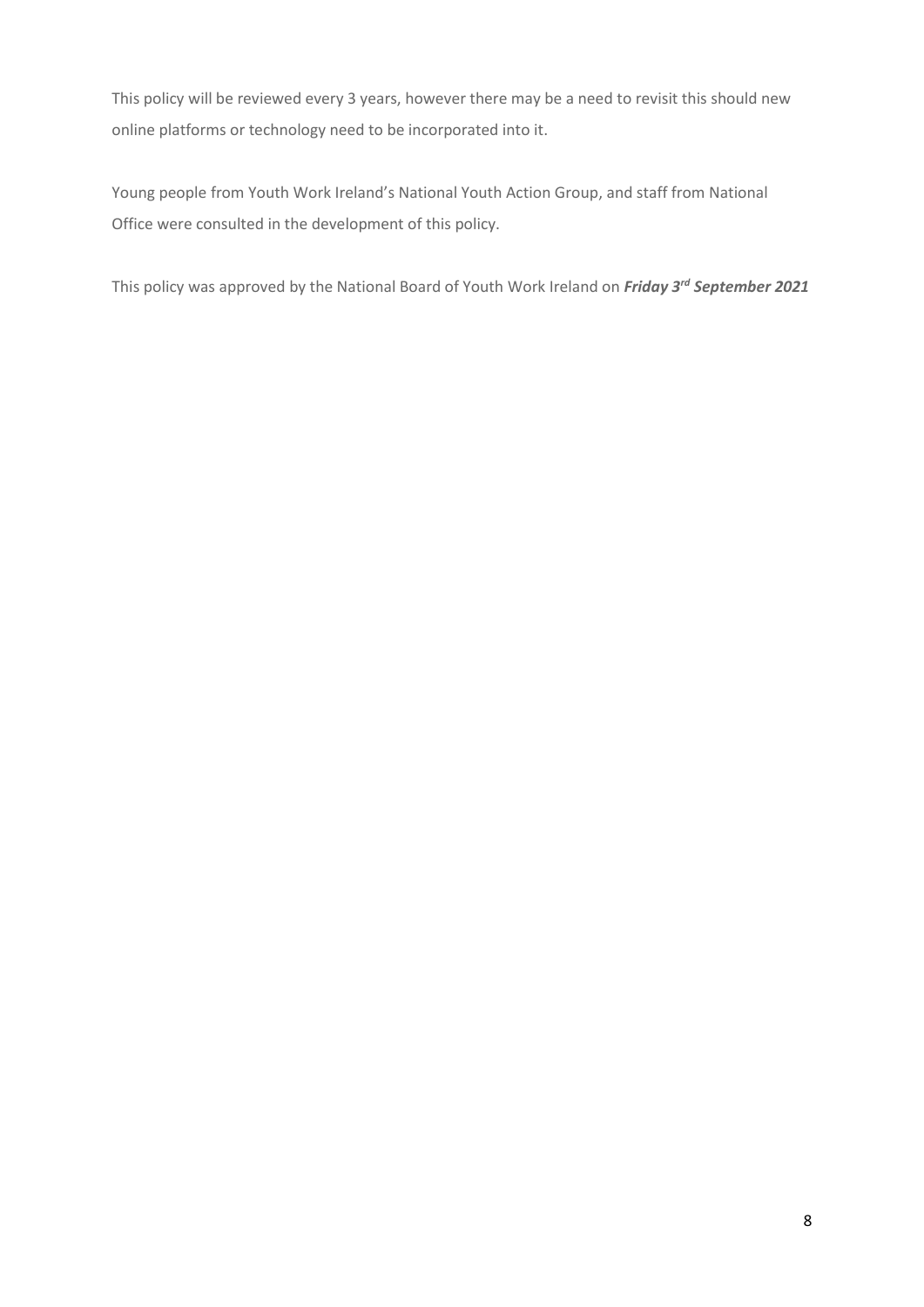## **Appendix 1: Sample of an Online Consent form**

This is an example of an online consent form which was built in Jotform - [www.jotform.com](http://www.jotform.com/) and gives parents / guardian's the ability to electronically sign and give consent to a young person taking part in online events and activities.

### **Name of Young Person**



#### **What is your local Youth Work Ireland Youth Service? (if you don't know please type NA).**

#### **Your email**

[example@example.com](mailto:example@example.com)

### **Your phone number**

Please enter a valid phone number.

#### **Your Address**

### **Date of Birth**

| Day | Month | Year |
|-----|-------|------|

## **Permissions**

Please complete this section with your parent/guardian if under the age of 16. A signature from your parent guardian will be required. If you would like more information about YWI's safeguarding of youngpeople, please follow this link:

https:/[www.youthworkireland.ie/images/uploads/general/YWI\\_Child\\_Protection\\_and\\_Safeguarding\\_Guide](http://www.youthworkireland.ie/images/uploads/general/YWI_Child_Protection_and_Safeguarding_Guide) lines\_November\_2019\_-\_Layout\_Document(002).pdf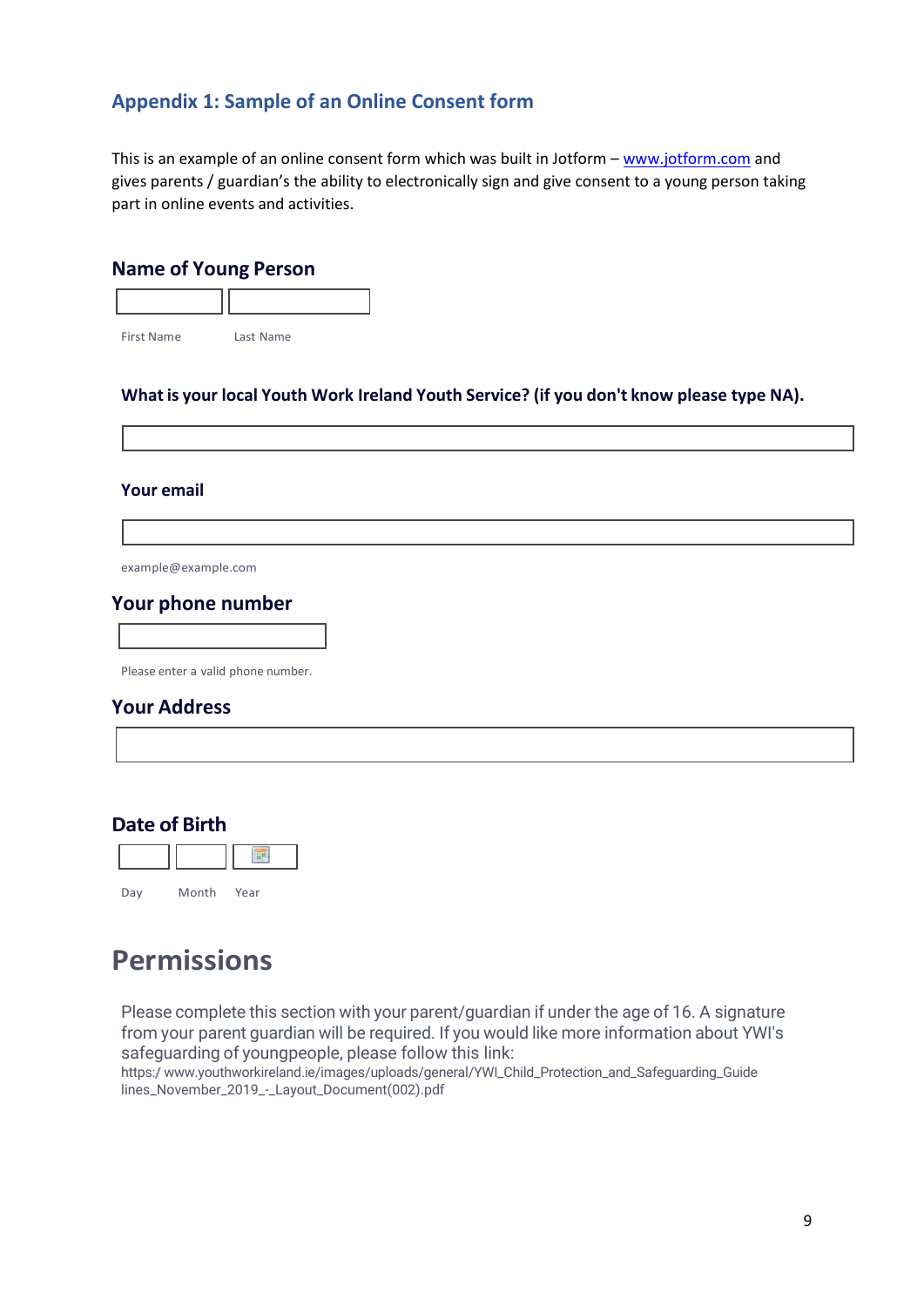**I and my parent/guardian agree that Youth Work Ireland may contact me via video conferencing/online meetings(using Zoom) for focus group purposes.**

O<br>Yes No

**I and my parent/guardian agree consent that with my involvement, photos/videos of myparticipation in this group can be used to promote the work of the group.**



## **Parent'sinformation (if participant is aged under 18)**

| <b>First Name</b> | Last Name |
|-------------------|-----------|

## **Parent's email**

[example@example.com](mailto:example@example.com)

## **Parent/Guardian Phone**

Please enter a valid phone number.

**Signature of Parent/ Participant if Signature of Young Person participant is aged under 18.**

Submit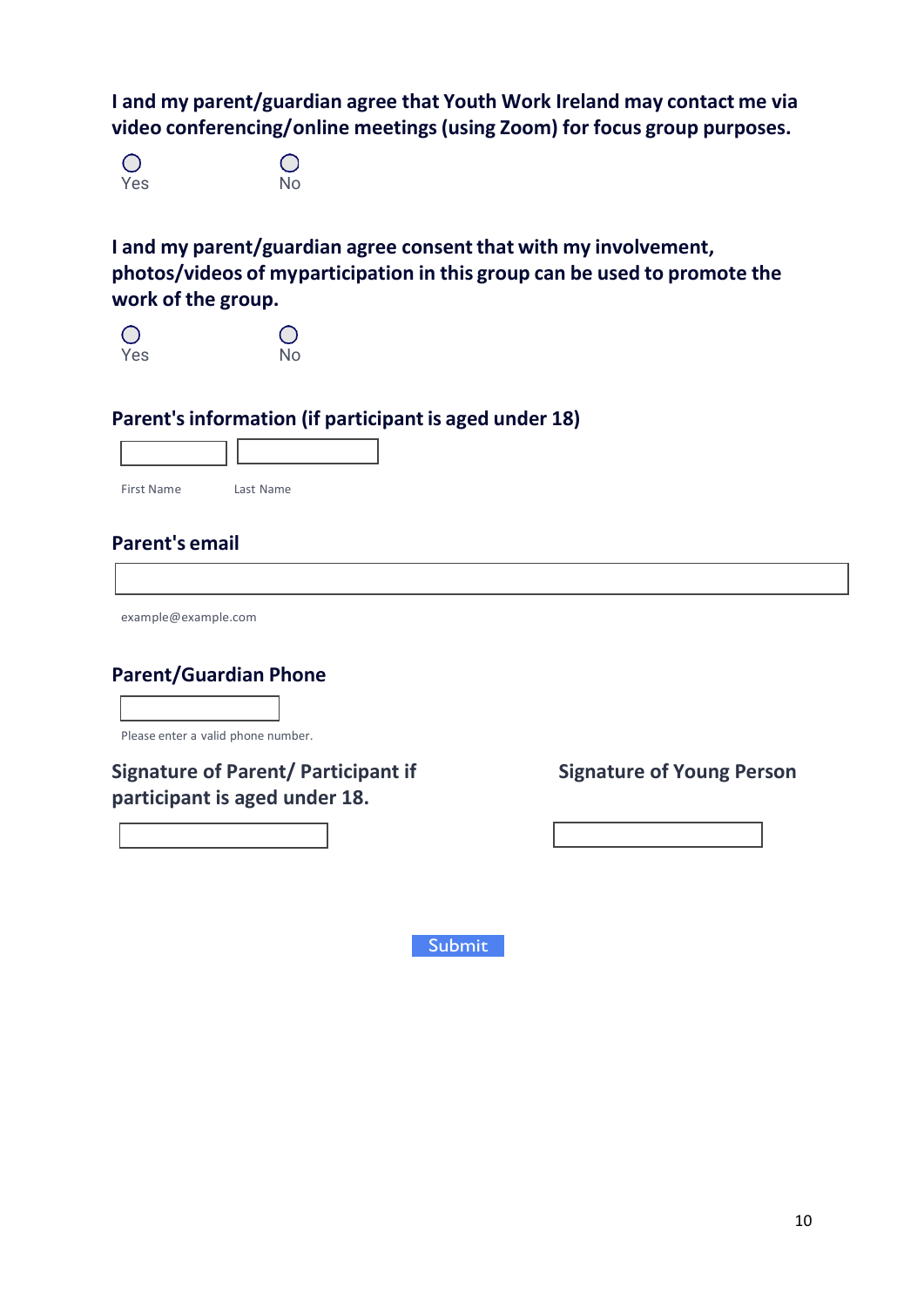## **Appendix 2: Digital Youth Work and Safeguarding Risk Assessment**

### **Digital Youth Work and Safeguarding Risk Assessment**

**Name of assessor: Date:** 

|                | <b>Hazard</b>                                | <b>Risk Rating</b> |            | <b>Control measures</b> | <b>New Risk Rating</b> |            |
|----------------|----------------------------------------------|--------------------|------------|-------------------------|------------------------|------------|
|                |                                              | <b>Severity</b>    | Likelihood |                         | <b>Severity</b>        | Likelihood |
|                |                                              | <b>LMH</b>         | <b>LMH</b> |                         | <b>LMH</b>             | <b>LMH</b> |
| $\overline{A}$ | <b>Access to the Digital Platform</b>        |                    |            |                         |                        |            |
| $\mathbf{1}$   | Young People are unable to use the Digital   |                    |            |                         |                        |            |
|                | Platform due to lack of hardware             |                    |            |                         |                        |            |
| $\overline{2}$ | Young People are unable to use the Digital   |                    |            |                         |                        |            |
|                | Platform due to lack of finances to buy      |                    |            |                         |                        |            |
|                | data                                         |                    |            |                         |                        |            |
| 3              | Young People are unable to use the Digital   |                    |            |                         |                        |            |
|                | Platform due to lack of skill                |                    |            |                         |                        |            |
| 4              | Young People are unable to use the Digital   |                    |            |                         |                        |            |
|                | Platform due to lack of disability access    |                    |            |                         |                        |            |
| 5              | Young People are unable to use the Digital   |                    |            |                         |                        |            |
|                | Platform due to lack of privacy at home      |                    |            |                         |                        |            |
| 6              | Youth Workers, Youth Work Programme          |                    |            |                         |                        |            |
|                | and Youth Work organisation.                 |                    |            |                         |                        |            |
| $\overline{7}$ | Reputational risk: that your youth project   |                    |            |                         |                        |            |
|                | is not meeting targets, outcomes,            |                    |            |                         |                        |            |
|                | deadlines, cancelling events, with potential |                    |            |                         |                        |            |
|                | impact on funding and partnerships           |                    |            |                         |                        |            |
| 8              | Information about the Digital Youth Work     |                    |            |                         |                        |            |
|                | Meet fails to reach young people and         |                    |            |                         |                        |            |
|                | numbers attending decline                    |                    |            |                         |                        |            |
| 9              | Young People get bored and leave the         |                    |            |                         |                        |            |
|                | Digital Platform                             |                    |            |                         |                        |            |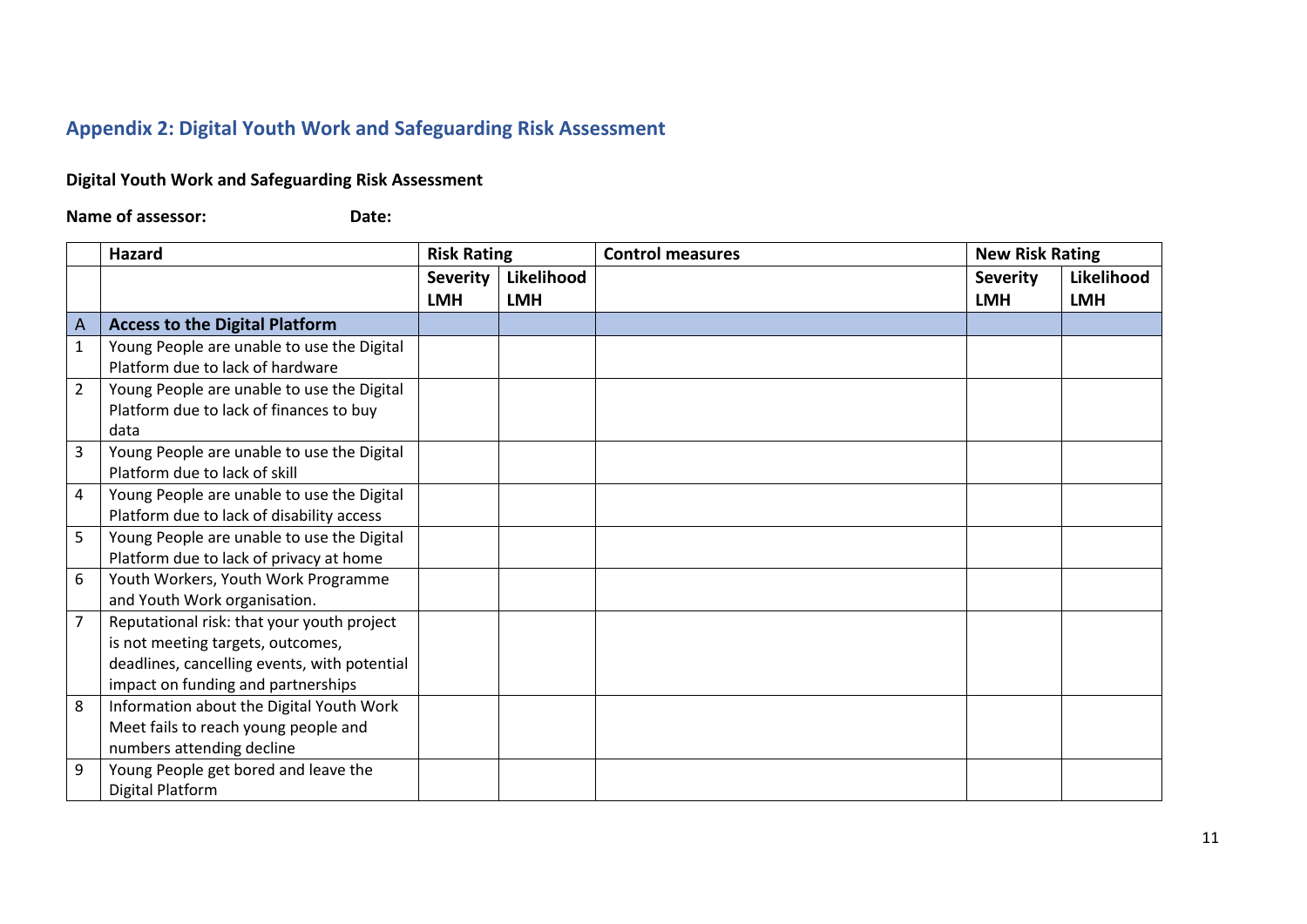| 10             | Youth Workers lack digital skills to facilitate                                        |  |  |  |
|----------------|----------------------------------------------------------------------------------------|--|--|--|
|                | youth work on a Digital Platform                                                       |  |  |  |
| 11             | Youth Workers digital device fails, battery                                            |  |  |  |
|                | runs out, loses digital connection.                                                    |  |  |  |
| B              | Safeguarding                                                                           |  |  |  |
|                |                                                                                        |  |  |  |
| $\mathbf{1}$   | Risk of contracting COVID-19- because                                                  |  |  |  |
|                | Young People plan to use the Digital                                                   |  |  |  |
|                | Platform as a group together in real life.                                             |  |  |  |
|                |                                                                                        |  |  |  |
| $\overline{2}$ | Older independently living young people                                                |  |  |  |
|                | feel pressured to invite other young people                                            |  |  |  |
|                | to their homes as they have no- where else                                             |  |  |  |
|                | to meet                                                                                |  |  |  |
| 3              | Older independently living young people                                                |  |  |  |
|                | invite younger young people to their                                                   |  |  |  |
|                | homes inappropriately.                                                                 |  |  |  |
| 4              | Unknown young people gain access the                                                   |  |  |  |
|                | <b>Digital Platform</b>                                                                |  |  |  |
| 5              | Young People are outed at home and face                                                |  |  |  |
| 6              | LGBT phobia                                                                            |  |  |  |
|                | Digital Platforms linked to email addresses,<br>that the name can't be changed on, and |  |  |  |
|                | reveals young person's dead name or                                                    |  |  |  |
|                | previous name                                                                          |  |  |  |
| $\overline{z}$ | Young people share inappropriate content                                               |  |  |  |
|                | during the Digital Meet on the display or                                              |  |  |  |
|                | chat feature.                                                                          |  |  |  |
| 8              | Young people are disruptive and sabotage                                               |  |  |  |
|                | the Digital Meet                                                                       |  |  |  |
| 9              | Young people express increasing negative                                               |  |  |  |
|                | impact on their mental wellness during the                                             |  |  |  |
|                | COVID-19 crisis.                                                                       |  |  |  |